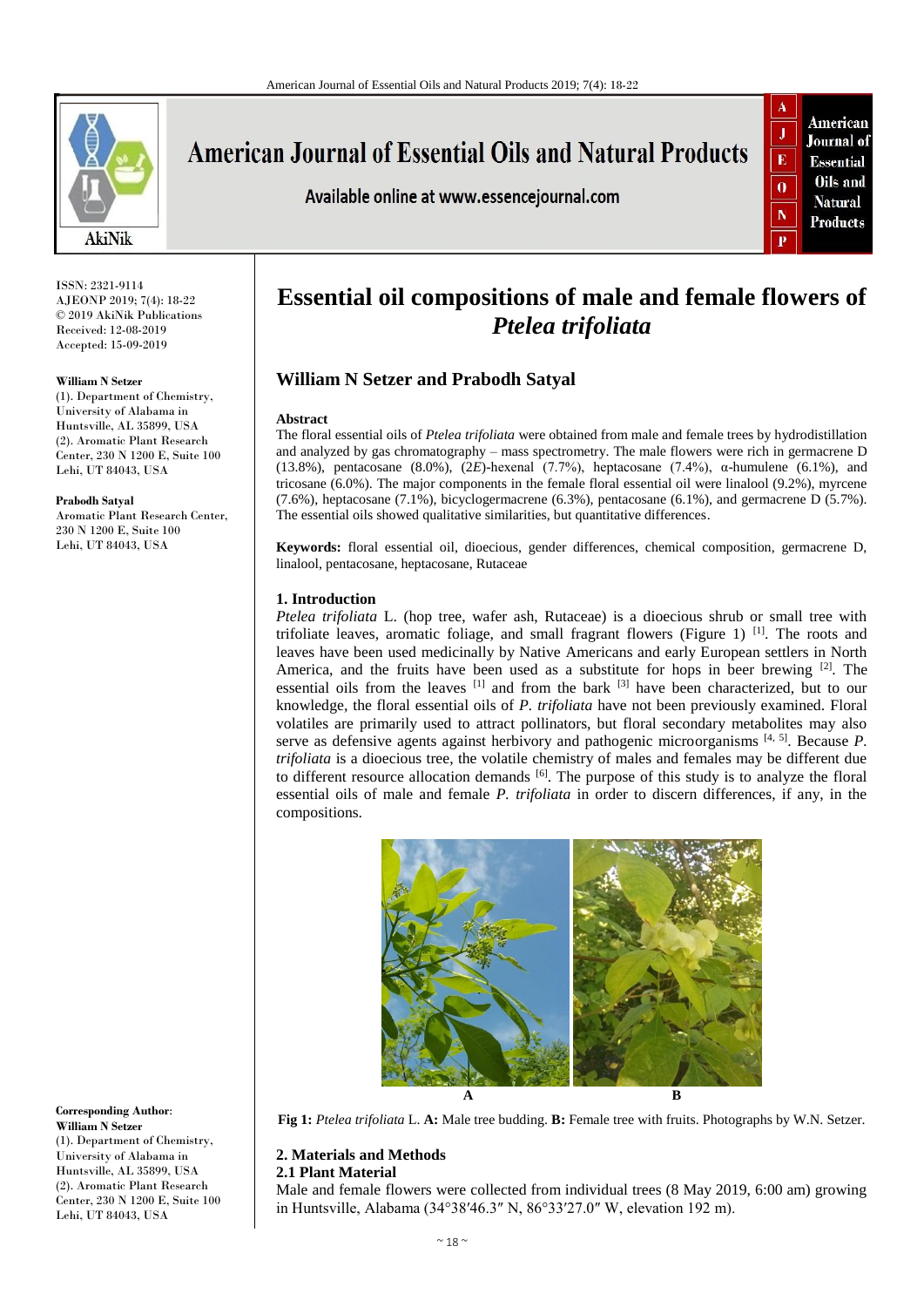The plant was identified by W.N. Setzer and a voucher specimen (20190428-094721) has been deposited in the University of Alabama in Huntsville Herbarium. The fresh flowers (47.33 g male flowers and 17.08 g female flowers) were hydrodistilled using a Likens-Nickerson apparatus with continuous extraction with  $CH_2Cl_2$  to give colorless essential oils (144.9 mg and 24.7 mg, respectively).

## **2.2 Gas Chromatographic–Mass Spectral Analysis**

The floral essential oils of *P. trifoliata* were analyzed by GC-MS, as described previously [7], using a Shimadzu GC-MS-QP2010 Ultra fitted with a Phenomenex ZB-5ms column. Identification of the essential oil components was determined by comparison of their retention indices and their mass spectral fragmentation patters with those from the Adams<sup>[8]</sup>, NIST17  $[9]$ , and FFNSC 3  $[10]$  databases and our in-house library [11].

## **3. Results and Discussion**

The flowers from the male *P. trifoliata* tree gave a clear colorless essential oil in 0.306% yield. A total of 88 compounds were identified in the floral essential oil, accounting for 99.3% of the composition. Female flowers, on the other hand, produced an essential oil in lower yield  $(0.145\%)$  with  $81$   $(98.6\%)$  compounds identified. The chemical compositions of the two essential oils were qualitatively similar and showed only minor quantitative differences (Table 1). Knudsen and co-authors have found that 12 compounds occur in more than 50% of the floral scents examined <sup>[5]</sup>. Of these 12, six are found in both the male and female floral essential oil of *P. trifoliata*, namely limonene, (*E*)-β-ocimene, myrcene, linalool, α-pinene, and βcaryophyllene.

**Table 1:** Chemical compositions of male and female floral essential oils of *Ptelea trifoliata* L

| $\mathbf{R}\mathbf{I}^{\text{a}}$ | Compound                              | Male%                    | Female%                  |  |  |  |
|-----------------------------------|---------------------------------------|--------------------------|--------------------------|--|--|--|
| 800                               | Octane                                | $---$                    | 0.3                      |  |  |  |
| 802                               | Hexanal                               | 0.4                      | $\overline{0.8}$         |  |  |  |
| 849                               | $(2E)$ -Hexenal <sup>b</sup>          | 7.7<br>3.0               |                          |  |  |  |
| 853                               | $(3Z)$ -Hexen-1-ol                    | $\overline{a}$           | 1.2                      |  |  |  |
| 862                               | $(2E)$ -Hexen-1-ol                    | 0.2                      | 4.0                      |  |  |  |
| 903                               | Heptanal                              | $---$                    | 0.5                      |  |  |  |
| 932                               | $\overline{\alpha}$ -Pinene           | 0.4                      | 1.5                      |  |  |  |
| 971                               | Sabinene                              | 0.5                      | 1.3                      |  |  |  |
| 988                               | <b>Myrcene</b>                        | 4.3                      | 7.6                      |  |  |  |
| 1006                              | $\overline{\alpha}$ -Phellandrene     | 0.1                      | 0.3                      |  |  |  |
| 1028                              | Limonene                              | 0.3                      | 0.7                      |  |  |  |
| 1030                              | <b>ß-Phellandrene</b>                 | 2.0                      | 3.7                      |  |  |  |
| 1034                              | $(Z)$ - $\beta$ -Ocimene              | $\mbox{tr}^{\rm c}$      | $\overline{a}$           |  |  |  |
| 1045                              | $(E)$ -β-Ocimene                      | 0.1                      | 0.1                      |  |  |  |
| 1070                              | cis-Sabinene hydrate                  | 0.1                      | $\overline{\phantom{a}}$ |  |  |  |
| 1099                              | Linalool                              | 4.7                      | 9.2                      |  |  |  |
| 1104                              | Nonanal                               | 0.4                      | 2.0                      |  |  |  |
| 1113                              | $(E)$ -4,8-Dimethyl-1,3,7-nonatriene  | $\overline{\phantom{a}}$ | 0.1                      |  |  |  |
| 1181                              | Terpinen-4-ol                         | tr                       | $---$                    |  |  |  |
| 1187                              | Cryptone                              | tr                       | $\overline{\phantom{a}}$ |  |  |  |
| 1195                              | $\alpha$ -Terpineol                   | 0.3                      | tr                       |  |  |  |
| 1206                              | Decanal                               | 0.1                      | tr                       |  |  |  |
| 1254                              | Chavicol                              | ---                      | tr                       |  |  |  |
| 1288                              | $(E)$ -Anethole                       | $\overline{a}$           | tr                       |  |  |  |
| 1292                              | 2-Undecanone                          | 0.3                      | tr                       |  |  |  |
| 1309                              | p-Vinylguaiacol                       | 0.4                      | 0.1                      |  |  |  |
| 1331                              | Bicycloelemene                        | $\overline{0.2}$         | 0.2                      |  |  |  |
| 1334                              | δ-Elemene                             | tr                       | tr                       |  |  |  |
| 1340                              | $\overline{\alpha}$ -Terpinyl acetate | $\overline{a}$           | tr                       |  |  |  |
| 1342                              | 5-Indanol                             | 0.2                      | 0.2                      |  |  |  |
| 1348                              | Citronellyl acetate                   | 0.5                      | 0.1                      |  |  |  |
| 1351                              | Eugenol                               | 0.4                      | 1.1                      |  |  |  |
| 1374                              | $\alpha$ -Copaene                     | 0.1                      | tr                       |  |  |  |
| 1377                              | Geranyl acetate                       | 0.1                      | tr                       |  |  |  |
| 1382                              | $\beta$ -Bourbonene                   | 1.0                      | 0.3                      |  |  |  |
| 1385                              | $\overline{\alpha}$ -Bourbonene       | 0.1                      | tr                       |  |  |  |
| 1386                              | $\beta$ -Cubebene                     | 0.2                      | 0.1                      |  |  |  |
| 1388                              | $\beta$ -Elemene                      | 1.7                      | 0.3                      |  |  |  |
| 1392                              | $(Z)$ -Jasmone                        | $\overline{a}$           | tr                       |  |  |  |
| 1399                              | Methyleugenol                         | 0.3                      | 0.4                      |  |  |  |
| 1406                              | Methyl N-methylanthranilate           | $---$                    | tr                       |  |  |  |
| 1417                              | $\beta$ -Ylangene                     | 0.4                      | $\overline{a}$           |  |  |  |
| 1418                              | β-Caryophyllene                       | 4.0                      | 1.9                      |  |  |  |
| 1428                              | $\gamma$ -Elemene                     | 0.4                      | 0.1                      |  |  |  |
| 1443                              | iso-Germacrene D                      | 0.2                      | 0.1                      |  |  |  |
| 1447                              | $(E)$ -iso-Eugenol                    | 0.1                      | tr                       |  |  |  |
| 1450                              | cis-Muurola-3,5-diene                 | 0.1                      | tr                       |  |  |  |
| 1451                              | $(E)$ -β-Farnesene                    | tr                       | $---$                    |  |  |  |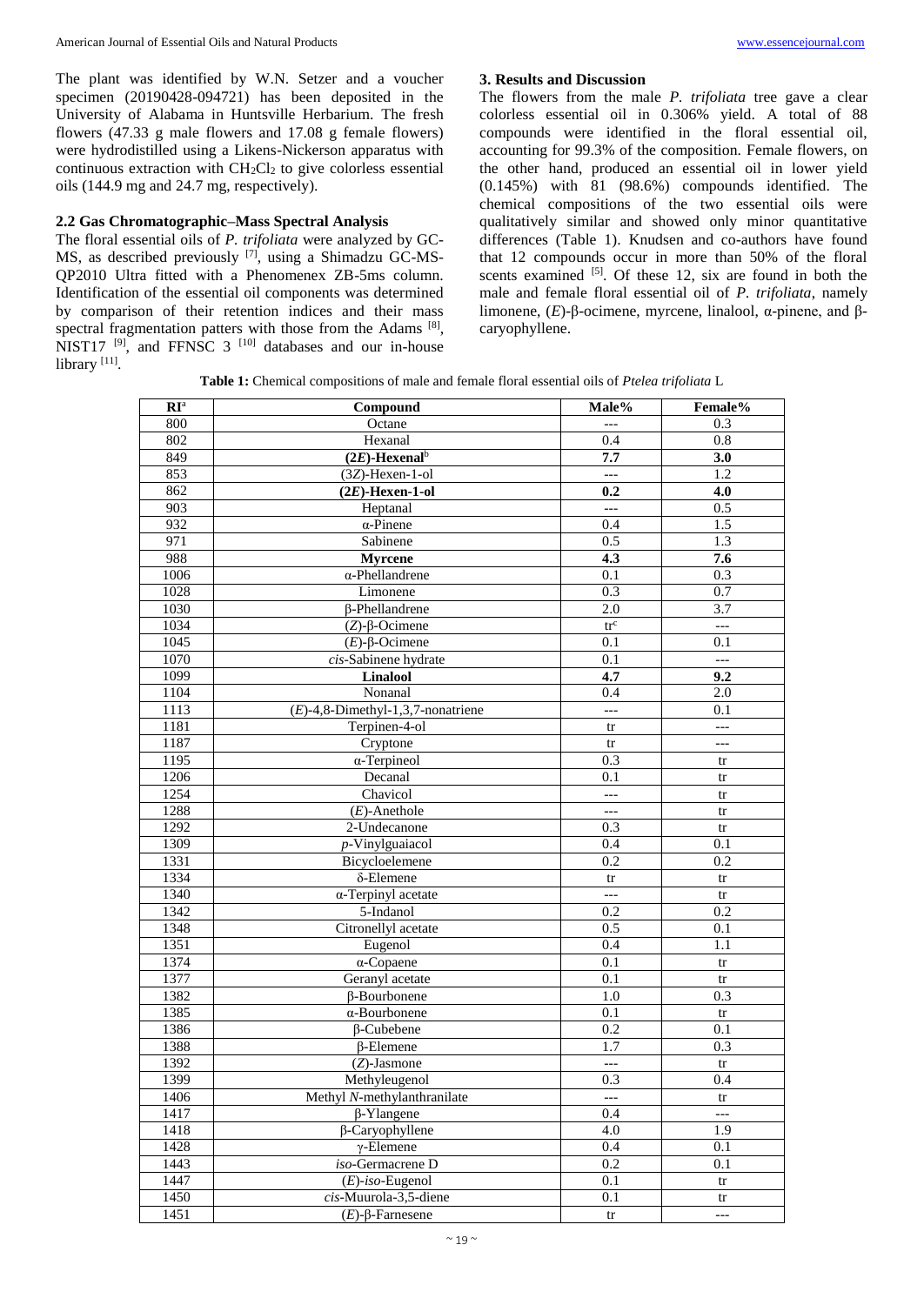| 1454 | $\alpha$ -Humulene                       | 6.1                             | 3.3                      |  |  |  |
|------|------------------------------------------|---------------------------------|--------------------------|--|--|--|
| 1467 | Dauca-5,8-diene                          | tr                              |                          |  |  |  |
| 1474 | $\gamma$ -Muurolene                      | 0.1                             | tr                       |  |  |  |
| 1480 | <b>Germacrene D</b>                      | 13.8                            | 5.7                      |  |  |  |
| 1489 | $(2Z,6E)$ - $\alpha$ -Farnesene          | 2.1                             | $\overline{\phantom{a}}$ |  |  |  |
| 1494 | <b>Bicyclogermacrene</b>                 | 2.9                             | 6.3                      |  |  |  |
| 1497 | $\alpha$ -Muurolene                      | 0.2                             | 0.5                      |  |  |  |
| 1502 | $(E,E)$ - $\alpha$ -Farnesene            | 3.0                             | 0.3                      |  |  |  |
| 1512 | $\gamma$ -Cadinene                       | 0.2                             |                          |  |  |  |
| 1517 |                                          | 0.1<br>0.5<br>δ-Cadinene<br>1.1 |                          |  |  |  |
| 1545 | Elemicin                                 | 0.3                             | 1.8                      |  |  |  |
| 1548 | $\alpha$ -Elemol                         | 0.1                             | 0.4                      |  |  |  |
| 1557 | Germacrene B                             | 0.2                             | $0.\overline{3}$         |  |  |  |
| 1560 | $(E)$ -Nerolidol                         | 0.7                             | 1.7                      |  |  |  |
| 1576 | Germacra-1(10),5-dien-4 $\beta$ -ol      | $\overline{1.8}$                |                          |  |  |  |
| 1581 | Caryophyllene oxide                      | 0.8<br>0.1                      | 0.2                      |  |  |  |
| 1585 | Globulol                                 | 0.1                             | 0.2                      |  |  |  |
| 1593 | Methoxyeugenol                           | 0.9                             | 2.6                      |  |  |  |
| 1609 | Humulene epoxide II                      | 0.1                             | 0.1                      |  |  |  |
| 1620 | Germacra-1(10),5-dien-4 $\alpha$ -ol     | 0.5                             | 0.3                      |  |  |  |
| 1642 | $\tau$ -Cadinol                          | 0.1                             | 0.4                      |  |  |  |
|      |                                          |                                 |                          |  |  |  |
| 1644 | $\tau$ -Muurolol                         | 0.3                             | 0.6                      |  |  |  |
| 1646 | $\alpha$ -Muurolol (= $\delta$ -Cadinol) | 0.1                             | 0.2                      |  |  |  |
| 1655 | $\alpha$ -Cadinol                        | 0.8                             | 1.8                      |  |  |  |
| 1658 | Selin-11-en-4 $\alpha$ -ol               | 0.1                             | $---$                    |  |  |  |
| 1737 | Mint sulfide                             | 0.1                             | $\overline{a}$           |  |  |  |
| 1766 | Benzyl benzoate                          | tr                              | 0.3                      |  |  |  |
| 1830 | $(2Z, 6E)$ -Farnesyl acetate             | 0.1                             | $---$                    |  |  |  |
| 1839 | Phytone                                  | 0.1                             | $---$                    |  |  |  |
| 1868 | Benzyl salicylate                        | 0.1                             | 0.5                      |  |  |  |
| 1958 | Palmitic acid                            | 0.6                             | $\overline{a}$           |  |  |  |
| 1991 | Ethyl palmitate                          | 0.1                             | 0.3                      |  |  |  |
| 2000 | Eicosane                                 | tr                              | $\overline{\phantom{a}}$ |  |  |  |
| 2020 | $(E,E)$ -Geranyl linalool                | 0.1                             | 0.2                      |  |  |  |
| 2094 | Methyl linolenate                        | 0.1                             | $\overline{\phantom{a}}$ |  |  |  |
| 2096 | Methyl oleate                            | $0.\overline{2}$                | 0.3                      |  |  |  |
| 2100 | Heneicosane                              | 0.1                             | 0.2                      |  |  |  |
| 2114 | $(E)$ -Phytol                            | 4.3                             | $---$                    |  |  |  |
| 2163 | <b>Ethyl</b> oleate                      | 1.5                             | 4.6                      |  |  |  |
| 2169 | 1-Docosene                               | $\overline{a}$                  | 0.5                      |  |  |  |
| 2200 | Docosane                                 | 0.2                             | 0.2                      |  |  |  |
| 2270 | (9Z)-Tricosene                           | $0.\overline{2}$                | 0.3                      |  |  |  |
| 2300 | Tricosane                                | 6.0                             | 4.8                      |  |  |  |
| 2400 | Tetracosane                              | 1.4                             | 0.8                      |  |  |  |
| 2500 | Pentacosane                              | 8.0                             | 6.1                      |  |  |  |
| 2600 | Hexacosane                               | 0.8                             | 0.6                      |  |  |  |
| 2611 | Auraptene                                | 0.6                             | $\overline{a}$           |  |  |  |
| 2630 | Tetracosanal                             | 0.1                             | $\overline{\phantom{a}}$ |  |  |  |
| 2700 | Heptacosane                              | 7.4                             | 7.1                      |  |  |  |
| 2800 | Octacosane                               | 1.0                             | 0.8                      |  |  |  |
|      | <b>Monoterpene hydrocarbons</b>          | 7.7                             | 15.2                     |  |  |  |
|      | Oxygenated monoterpenoids                | 5.7                             | 9.3                      |  |  |  |
|      | <b>Sesquiterpene hydrocarbons</b>        | 33.8                            | 19.0                     |  |  |  |
|      | Oxygenated sesquiterpenoids              | 4.1                             | 7.8                      |  |  |  |
|      | Diterpenoids                             | 4.4                             | 0.2                      |  |  |  |
|      | Benzenoids                               | 2.4                             | 6.8                      |  |  |  |
|      | <b>Fatty-acid derivatives</b>            | 11.9                            | 17.5                     |  |  |  |
|      | Alkanes                                  | 24.8                            | 20.9                     |  |  |  |
|      | Others                                   | 0.9                             | 0.3                      |  |  |  |
|      | Total identified                         | 95.7                            | 97.0                     |  |  |  |
|      | Number identified                        | 88                              | 81                       |  |  |  |
|      |                                          |                                 |                          |  |  |  |

<sup>a</sup>Retention Index determined with reference to a homologous series of *n*-alkanes on a ZB-5ms column.

<sup>b</sup> Notable concentrations differences between male and female compositions are highlighted in **blue bold**.

 $\text{c tr} = \text{``trace''} (< 0.05\%).$ 

It has been suggested that, for dioecious plants in general, resource allocation to reproduction in females leads to slower growth but greater investment in defensive secondary

metabolites [12-14]. Differences in defensive secondary metabolites have included flavonoids, polyphenolics, and tannins [14], but there may also be effects in the production of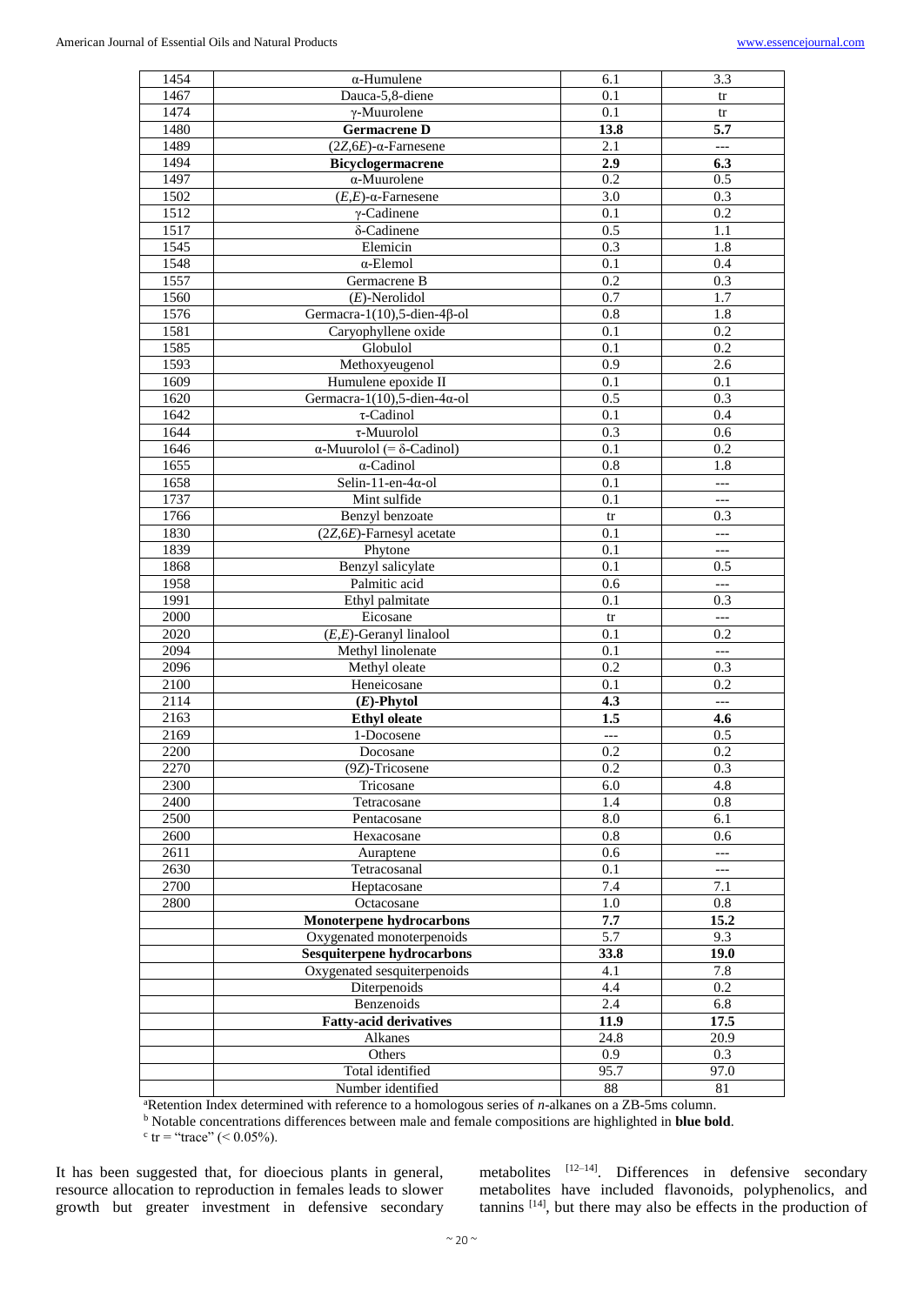essential oil yields and compositions  $[6]$ . A perusal of the literature has revealed some differences in essential oil

compositions in male vs. female plants (Table 2).

| <b>Plant</b>                                        | <b>Essential</b><br>Oil | <b>Comments</b>                                                                                                                                                                                                                                                                                                                               | Ref.   |
|-----------------------------------------------------|-------------------------|-----------------------------------------------------------------------------------------------------------------------------------------------------------------------------------------------------------------------------------------------------------------------------------------------------------------------------------------------|--------|
| Baccharis articulata<br>(Lam.) Pers.                | Aerial parts            | Male EO yield = $0.16\%$ ; female EO yield = $0.15\%$ . Male EO:>bicyclogermacrene (8.9% vs. 5.1%),<br>> EO chemical diversity (45 components vs. 28 components). Female EO: > β-pinene (14.7% vs.<br>$0.1\%$                                                                                                                                 | $[15]$ |
| Baccharis caprariifolia<br>DC.                      | Aerial parts            | Male EO yield = $0.07\%$ ; female EO yield = $0.05\%$ . Male EO: $> \alpha$ -terpineol (5.9% vs 0.0%),<br>>spathulenol (8.4% vs. 4.5%), > $\alpha$ -cadinol (4.7% vs. 1.8%), > EO chemical diversity (23<br>components vs. 16 components). Female EO: > $(E)$ -nerolidol (8.9% vs. 0.4%).                                                     | $[16]$ |
| <b>Baccharis</b><br>dracunculifolia DC.             | Aerial parts            | Male EO yield = 0.19%; female EO yield = 0.18%. Female EO: > limonene (4.7% vs. 0.9%), ><br>$(E)$ -nerolidol (20.8% vs. 12.0%).                                                                                                                                                                                                               | $[16]$ |
| Baccharis erioclada DC.                             | Aerial parts            | Male EO yield = $0.21\%$ ; female EO yield = $0.30\%$ . Male EO: > $\beta$ -caryophyllene (10.7% vs. 4.2%),<br>>spathulenol (12.6% vs. 6.6%). Female EO: > α-pinene (8.5% vs. 0.3%), > β-pinene (21.4% vs.<br>$1.2\%$ ), > limonene (15.2% vs. 2.7%).                                                                                         | $[16]$ |
| Baccharis trimera<br>(Less.) DC.                    | Flowered<br>branches    | Male EO yield = $0.20\%$ ; female EO yield = $0.18\%$ . Male 69% sesquiterpene hydrocarbons, 15%<br>oxygenated sesquiterpenoids; female 49% sesquiterpene hydrocarbons, 34% oxygenated<br>sesquiterpenoids.                                                                                                                                   | [6]    |
| Cannabis sativa L.                                  | Aerial parts            | Exclusively in males: 1,8-cineole (5.8%), 3-methyl-3-cyclohexenone. Exclusively in females: two<br>unidentified pyrazines (0.84% and 1.25%), two furanones (5.5-dimethyl- $2(5H)$ -furanone and 5-t-<br>butyl-2,2-dimethyl-3(2H)-furanone), 2-methylhexyl butanoate, 1,3,8-p-menthatriene, 2,4-<br>dimethylanisole, sabinene, β-phellandrene. | $[17]$ |
| Juniperus chinensis L.                              | Leaves                  | Male EO yield = $1.29\%$ ; female EO yield = $0.66\%$ . Male EO: 40.6% oxygenated monoterpenoids,<br>14.8% oxygenated sesquiterpenoids. Female EO: 15.8% oxygenated monoterpenoids, 29.7%<br>oxygenated sesquiterpenoids.                                                                                                                     | $[18]$ |
| Juniperus communis<br>subsp. hemisphaerica<br>Nyman | Leaves                  | No major differences in yield or compositions.                                                                                                                                                                                                                                                                                                | $[19]$ |
| Juniperus oblonga M.<br>Bieb.                       | Leaves                  | Male EO yield = $0.60\%$ ; female EO yield = $0.30\%$ . No major differences in EO compositions.                                                                                                                                                                                                                                              | $[19]$ |
| Juniperus scopulorum<br>Sarg.                       | <b>Branches</b>         | Male: > EO yield, > $\alpha$ -thujene, > sabinene, > myrcene, > limonene, > $\delta$ -cadinene. Female: > $\alpha$ -<br>pinene, > $\alpha$ -terpinene, > $\gamma$ -terpinene, > terpinolene, >pregeijerene B, >elemol, > 8 $\alpha$ -acetoxyelemol.                                                                                           | $[20]$ |
| Juniperus virginiana L.                             | Leaves                  | Male EO yield = $1.16\%$ ; female EO yield = 0.77%. No major differences in EO compositions.                                                                                                                                                                                                                                                  | $[21]$ |
| Laurus nobilis L.                                   | Aerial parts            | Male EO yield = 1.8%; female EO yield = 0.6%. Male EO: $> \alpha$ -terpinyl acetate (12.0% vs. 5.1%).<br>Female EO: $> \alpha$ -terpineol (7.3% vs. 1.8%).                                                                                                                                                                                    | $[22]$ |
| Laurus nobilis L.                                   | Flowers                 | Male EO: > 1,8-cineole (26.3% vs. 20.5%). Female EO: > (E)- $\beta$ -ocimene (65.3% vs. 45.7%).                                                                                                                                                                                                                                               | [22]   |
| Magnolia kwangsiensis<br>Figlar & Noot.             | Flowers                 | No difference in EO yields. Male EO: $> \alpha$ -terpinene (13.0% vs. 7.1%), $> \alpha$ -amorphene (6.2% vs.<br>1.8%). Female EO: $\gg p$ -menth-1-ene (5.9% vs 0.0%).                                                                                                                                                                        | $[23]$ |
| Pistaciaatlantica Desf.                             | Leaves                  | Male EOs: Myrcene 17.8-24.8%. Female EOs: Myrcene trace-1.3%.                                                                                                                                                                                                                                                                                 | [24]   |
| Ptelea trifoliata L.                                | Leaves                  | Male EO yield = $0.10\%$ ; female EO yield = $0.24\%$ . Male EO: 54.7% monoterpenoids, 45.3%<br>sesquiterpenoids. Female EO: 30.8% monoterpenoids, 69.2% sesquiterpenoids.                                                                                                                                                                    | $[1]$  |
| Zanthoxylum alatum<br>Roxb.                         | Leaves                  | Male EO: Linalool (10.0-35.6%), limonene (2.8-4.5%). Female EO: linalool (11.6-34.1%),<br>limonene $(1.6-6.5\%)$ .                                                                                                                                                                                                                            | $[25]$ |
| Zanthoxylum clava-<br>herculis L.                   | Leaves                  | No differences in EO yields. Female EO: $>$ linalool (6.4-11.3% vs. 0.0-2.5%), $> \alpha$ -terpineol (2.7-<br>3.5% vs. trace-1.6%); four compounds found in female but not in male ( $\gamma$ -muurolene, valencene, $\gamma$ -<br>cadinene, and $\delta$ -cadinene).                                                                         | $[26]$ |

**Table 2:** Variation in essential oil compositions of dioecious plants

In this work, the floral essential oils of *Ptelea trifoliata* showed only minor differences in composition. The chemical diversity of the male flowers was slightly higher with 88 identified components compared to the female floral essential oil with 81 components. Monoterpenoids were slightly higher for the female essential oil (15.2% monoterpene hydrocarbons and 9.3% oxygenated monoterpenoids) than for the male (7.7% and 5.7%, respectively). Sesquiterpene hydrocarbons, on the other hand, were more abundant in the male flowers (37.4%) than in the female (20.6%). Notable differences in component concentrations were germacrene D (13.8% and 5.7% for male and female, respectively), (2*E*)-hexenal (7.7% and 3.0%, respectively), phytol (4.3% in male, not observed in female), and linalool (4.7% and 9.2%, respectively).

Ptelea trifoliata is dioecious and cannot self-pollinate <sup>[27]</sup>. Furthermore, unless male and female trees are in close proximity, wind pollination is unlikely. Rather, insect vectors are necessary for normal pollination in this species [28]. Typical pollinating insects of *P. trifoliata* include bees, wasps, flies, moths, and butterflies <sup>[27, 28]</sup>. The floral clusters of *P*. *trifoliata* emit a fragrance reminiscent of orange blossoms <sup>[2]</sup>, presumably to attract pollinators.

## **4. Conclusions**

The floral essential oils of *Ptelea trifoliata* showed only minor differences in composition between the sexes. The similarity in the floral essential oils of male and female *P. trifoliata* is consistent with visitation by pollinating insects to both sexes; that is, both male and female flowers need to attract the same insect visitors to achieve efficient pollination.

## **5. Acknowledgments**

This work was carried out as part of the activities of the Aromatic Plant Research Center (APRC, https://aromaticplant.org/).

#### **6. Conflicts of Interest**

The authors declare no conflicts of interest.

## **7. References**

1. Takaku S, Setzer WN. Chemical composition of the leaf essential oil of *Ptelea trifoliata*. Journal of Essential Oil